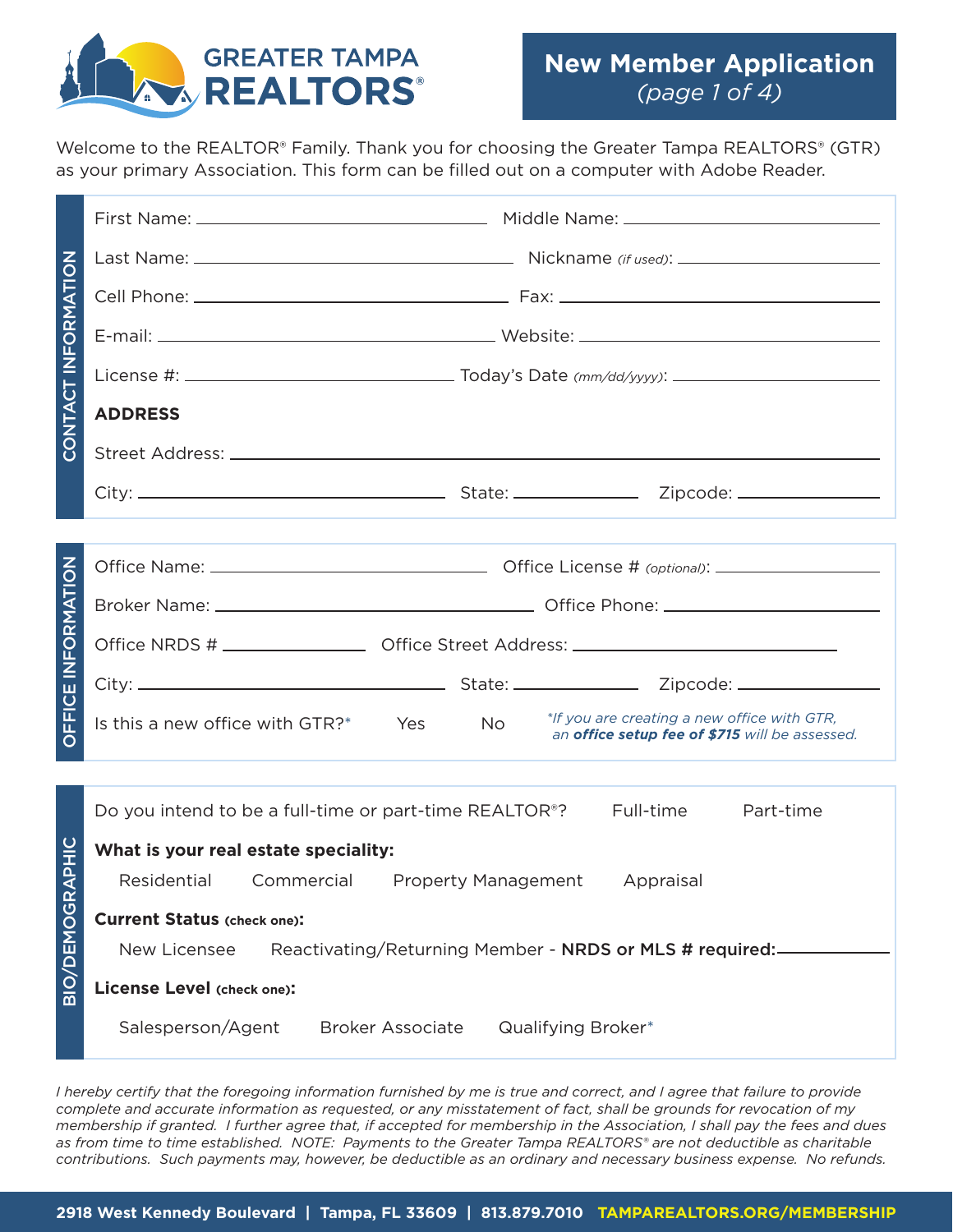

## **CREDIT CARD**

| Credit Card Type: Visa                                                         |  | MasterCard | Discover | <b>American Express</b> |  |
|--------------------------------------------------------------------------------|--|------------|----------|-------------------------|--|
|                                                                                |  |            |          |                         |  |
|                                                                                |  |            |          |                         |  |
| or the 4 digits on the front of the American Express card.)                    |  |            |          |                         |  |
| Is your billing address the same as your home address on page 1?<br>Yes<br>No. |  |            |          |                         |  |
| If no, please list your billing address below:                                 |  |            |          |                         |  |
|                                                                                |  |            |          |                         |  |
|                                                                                |  |            |          |                         |  |

DISCLAIMER

**DISCLAIMER** 

PAYMENT INFORMATION

**PAYMENT INFORMATION** 

| <b>Join Month</b> | Application<br>Fee: | <b>Association</b><br>(GTR) | <b>State</b><br>(FR) | <b>National</b><br>(NAR) | <b>MFRMLS</b> | <b>*RPAC Voluntary</b><br><b>Investment</b> | <b>Total Due</b> |
|-------------------|---------------------|-----------------------------|----------------------|--------------------------|---------------|---------------------------------------------|------------------|
| January           | \$225.00            | \$120.00                    | \$176.00             | \$155.00                 | \$289.00      | \$20.00                                     | \$985.00         |
| February          | \$225.00            | \$110.00                    | \$166.33             | \$145.00                 | \$264.00      | \$20.00                                     | \$930.33         |
| March             | \$225.00            | \$100.00                    | \$156.67             | \$135.00                 | \$239.00      | \$20.00                                     | \$875.67         |
| April             | \$225.00            | \$90.00                     | \$147.00             | \$125.00                 | \$510.50      | \$20.00                                     | \$1,117.50       |
| May               | \$225.00            | \$80.00                     | \$137.33             | \$115.00                 | \$487.25      | \$20.00                                     | \$1,064.58       |
| June              | \$225.00            | \$70.00                     | \$127.67             | \$105.00                 | \$464.00      | \$20.00                                     | \$1,011.67       |
| July              | \$225.00            | \$60.00                     | \$118.00             | \$95.00                  | \$439.00      | \$20.00                                     | \$957.00         |
| August            | \$225.00            | \$50.00                     | \$108.33             | \$85.00                  | \$414.00      | \$20.00                                     | \$902.33         |
| September         | \$225.00            | \$40.00                     | \$98.67              | \$75.00                  | \$389.00      | \$20.00                                     | \$847.67         |
| October           | \$225.00            | \$150.00                    | \$235.00             | \$220.00                 | \$364.00      | \$20.00                                     | \$1,214.00       |
| November          | \$225.00            | \$140.00                    | \$225.33             | \$210.00                 | \$339.00      | \$20.00                                     | \$1,159.33       |
| December          | \$225.00            | \$130.00                    | \$215.67             | \$200.00                 | \$314.00      | \$20.00                                     | \$1,104.97       |

• \*REALTORS® Political Action Committee - Contributions are not deductible for federal income tax purposes. Contributions are voluntary and will be used for political purposes. Contributions are not a condition of membership in the Association and a member may refuse to contribute without reprisal. Seventy percent of each contribution is provided to the Florida Realtors PAC in Florida to support state and local candidates and state and local issues. The balance is sent to the National<br>Association of REALTORS® Political Action Committee and made from corporate funds or are designated cases in which case the balance is provided to the National Association of REALTORS® Political Advocacy Fund for use for federal political purpose.

• GTR collects dues for National and State REALTORS® associations.

• GTR collects only the first dues payment for My Florida Regional MLS, My Florida Regional MLS will collect all future dues from you directly. (MLS Billing year is from June 1st to May 31st)

• By signing application I consent that the REALTOR® Associations (local, state, national) and their subsidiaries, if any (e.g., MLS, Foundation) may contact me at the specified address, telephone numbers, fax numbers, email address or other means of communication available. This consent applies to changes in contact information that may be provided by me to the Association(s) in the future. This consent recognizes that certain state and federal laws may place limits on communications that I am waiving to receive all communications as part of my membership.

• By signing this application I am acknowledging that no refunds will be provided for REALTOR® or MLS dues.

Signature: Date: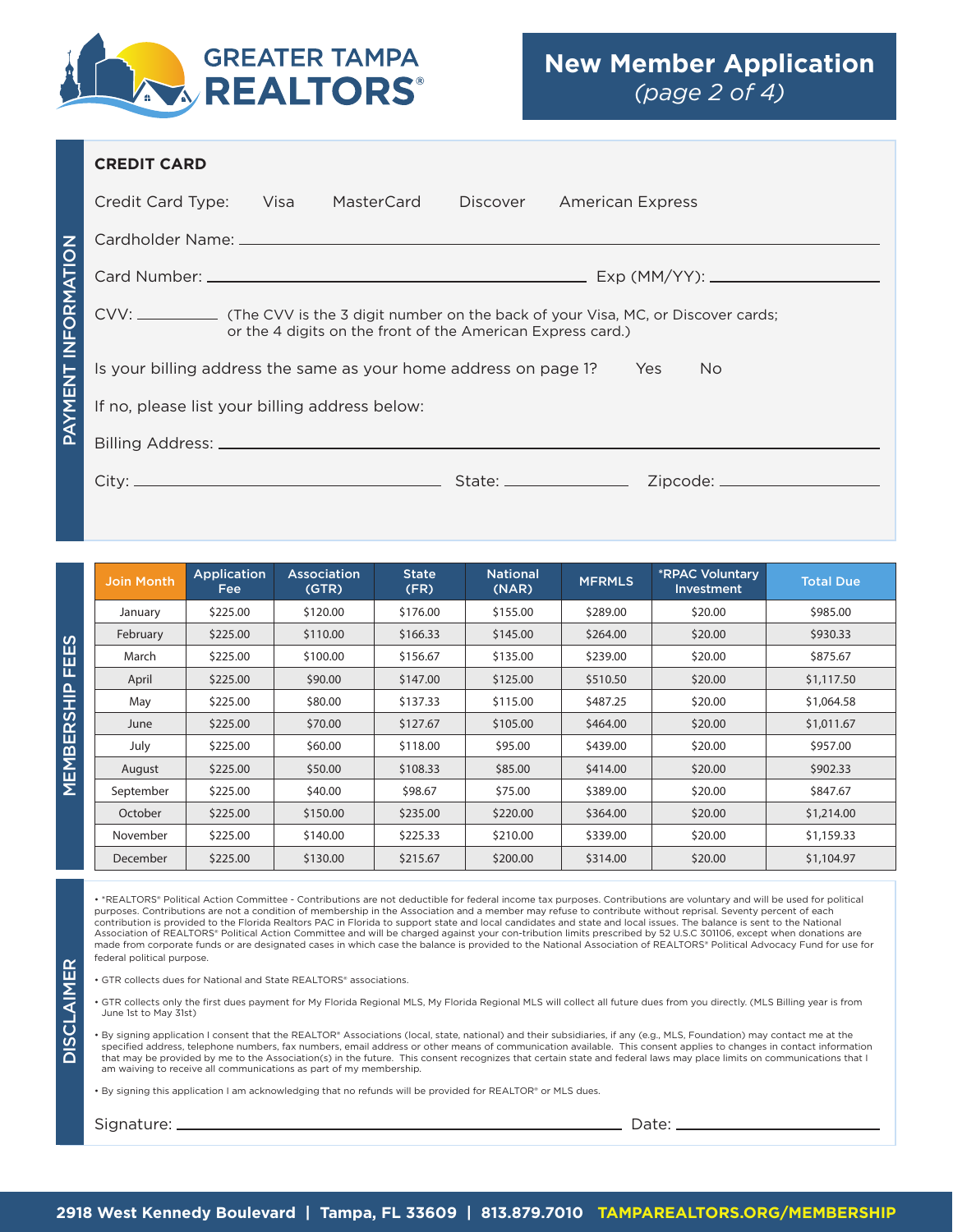

## **MEMBERSHIP AGREEMENT**

**REALTOR® Membership Agreement:** I hereby apply for REALTOR® membership in the Greater Tampa REALTORS®. My dues and application fee will be returned to me in the event of non-election. In the event of my election, I agree to abide by the Code of Ethics of the National Association of REALTORS® (NAR), which includes the duty to arbitrate, and the Constitution, Bylaws and Rules and Regulations of the above named Greater Tampa REALTORS® (GTR), the State Association (Florida REALTORS®), and National Association, and if required, I further agree to satisfactorily complete a reasonable and non-discriminatory written examination on such Code, Constitutions, Bylaws and Rules and Regulations. I understand membership brings certain privileges and obligations that require compliance. Membership is final only upon approval by the Board of Directors and may be revoked should completion of requirements, such as orientation, not be completed within the timeframe established in the Association's Bylaws. **I understand that I will be granted provisional membership upon submission and processing of a completed application form and remittance of applicable dues and application fee, and that my application is subject to review by the Board of Directors. I further understand that if I fail to attend the mandatory orientation within sixty (60) days, my membership will be terminated, at which time I will be given notice of the termination of my provisional membership. The application fee is non-refundable.** I understand that I will be required to complete periodic Code of Ethics training as specified in the Association's Bylaws as a condition of membership.

I understand that by providing my email address(es), telephone number(s), and fax number(s), I consent to receive communications sent from the Greater Tampa REALTORS®, Florida REALTORS®, and/or the National Association of REALTORS® via email, telephone, messaging, or facsimile at those numbers/locations

**NOTE:** Applicant acknowledges that if accepted as a member and he/she subsequently resigns from the Association or otherwise causes membership to terminate with an ethics complaint pending, the Board of Directors may condition renewal of membership upon applicant's certification that he/she will submit to the pending ethics proceeding and will abide by the decision of the hearing panel. If applicant resigns or otherwise causes membership to terminate, the duty to submit arbitration continues in effect even after membership lapses or is terminated, provided the dispute arose while applicant was a REALTOR®. Membership dues are prorated and will vary based on the DBPR license affiliation date with broker.

## Please sign to acknowledge your agreement:

Signature: Date: